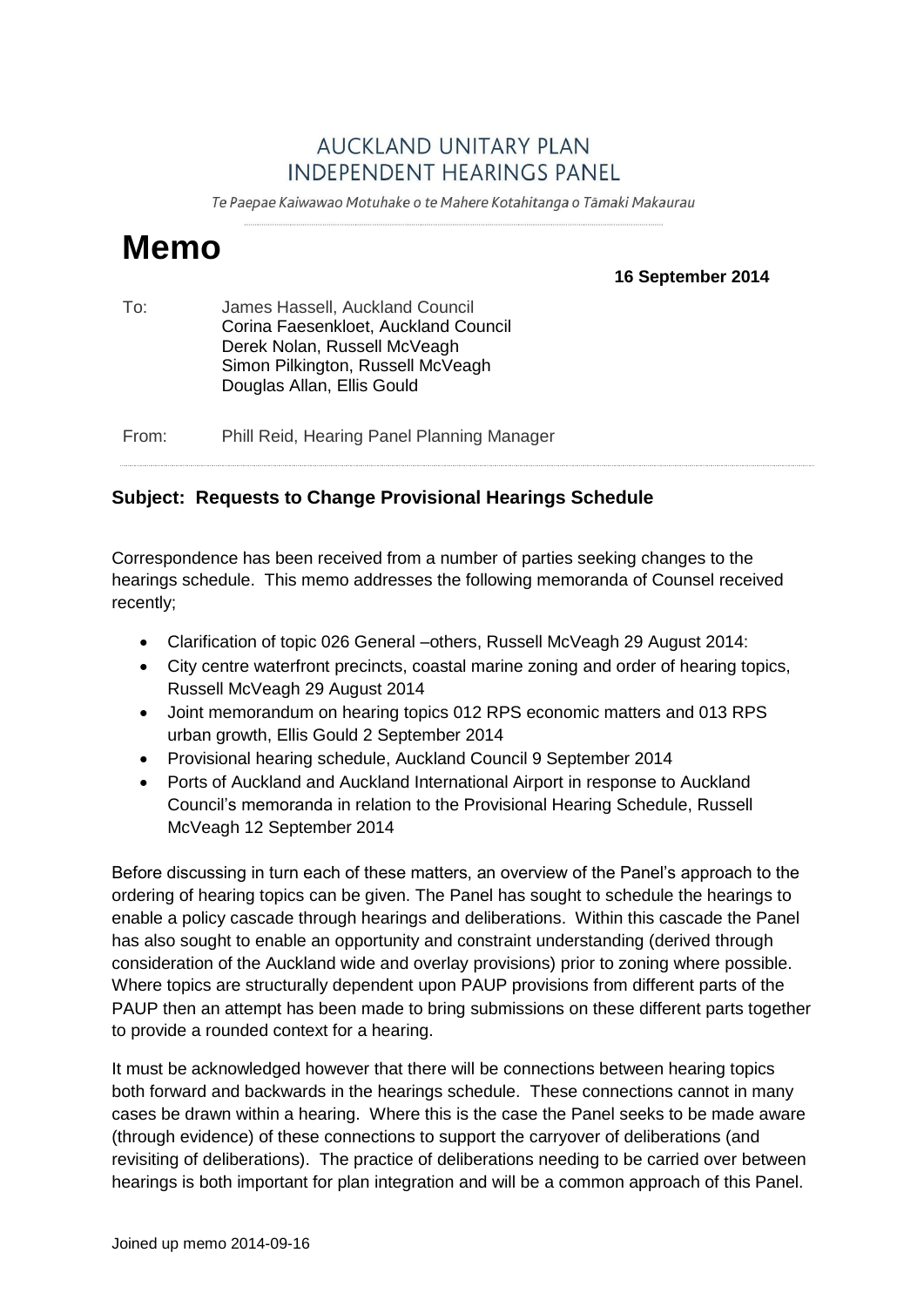#### **Topic 026 General - others**

Hearing topic 026 General – Others primarily relates to the factual mapping information (flooding) that will, it is understood, be updated on occasions. It is further understood that this will be able to be undertaken without following Schedule 1 of the Act by virtue of the mapping being non-statutory. The mapping of flood plains, flood prone and flood sensitive areas is therefore already a factual reference point for the hearing process (albeit with limitations associated with region-wide mapping versus site specific examination by hydrological engineers). **It is not considered necessary for evidence to be called on non-statutory mapped information.**

Hearing topic 022 Natural Hazards and Flooding is the forum where the merits of the objectives, policies and rules related to flooding are appropriately heard. It is expected that evidence will be produced by submitters to this hearing and connections to the non-statutory maps of flooding may be highlighted for the Panel's benefit where necessary, but the Panel does not intend to undertake its own mapping process.

No change to the hearings schedule is necessary on this matter.

#### **City Centre waterfront precincts**

Memoranda of counsel from Russell McVeagh and Auckland Council seek changes to the hearings schedule, movement of sub-topics between hearings and the re-coding of submission points. In addition to the broad approach to hearings as outlined above another principle of the Panel's is that submission points that seek the amendment of PAUP text or map provisions be heard against the place that those provisions are proposed by the PAUP rather than the place identified by the relief sought. It is the responsibility of submitters to identify these connections between hearings for the Panel's benefit in deliberations across hearing topics.

The waterfront precincts as referred to in the memoranda are strongly related to the City Centre and the Hearing topics 033 and 034.

Hearings on 033 General Coastal Marine zone and activities and 034 Other Coastal zones and activities will commence with pre-hearing meetings from 17 October 2014. Expert conferencing and mediation are currently timetabled for these topics and no date has yet been set for their hearings. Hearing topic 050 City Centre has yet to have its hearing date set however it is likely to be following the hearings on topics 033 and 034.

The city centre precincts, including those to which you refer, are included as part of Hearing topic 050 City Centre due to the strong role that these particular precincts play relative to their underlying city centre zone.

On the basis that hearing topic 033 and 034 have completed their respective hearings prior to the hearing on 050 city centre there will be a clear understanding by the time of hearing 050 on the matters related to the coastal marine area. It is anticipated that attention will be drawn at these hearings to the Council submission 5716-95 so that these possible rezoning implications can be recognised.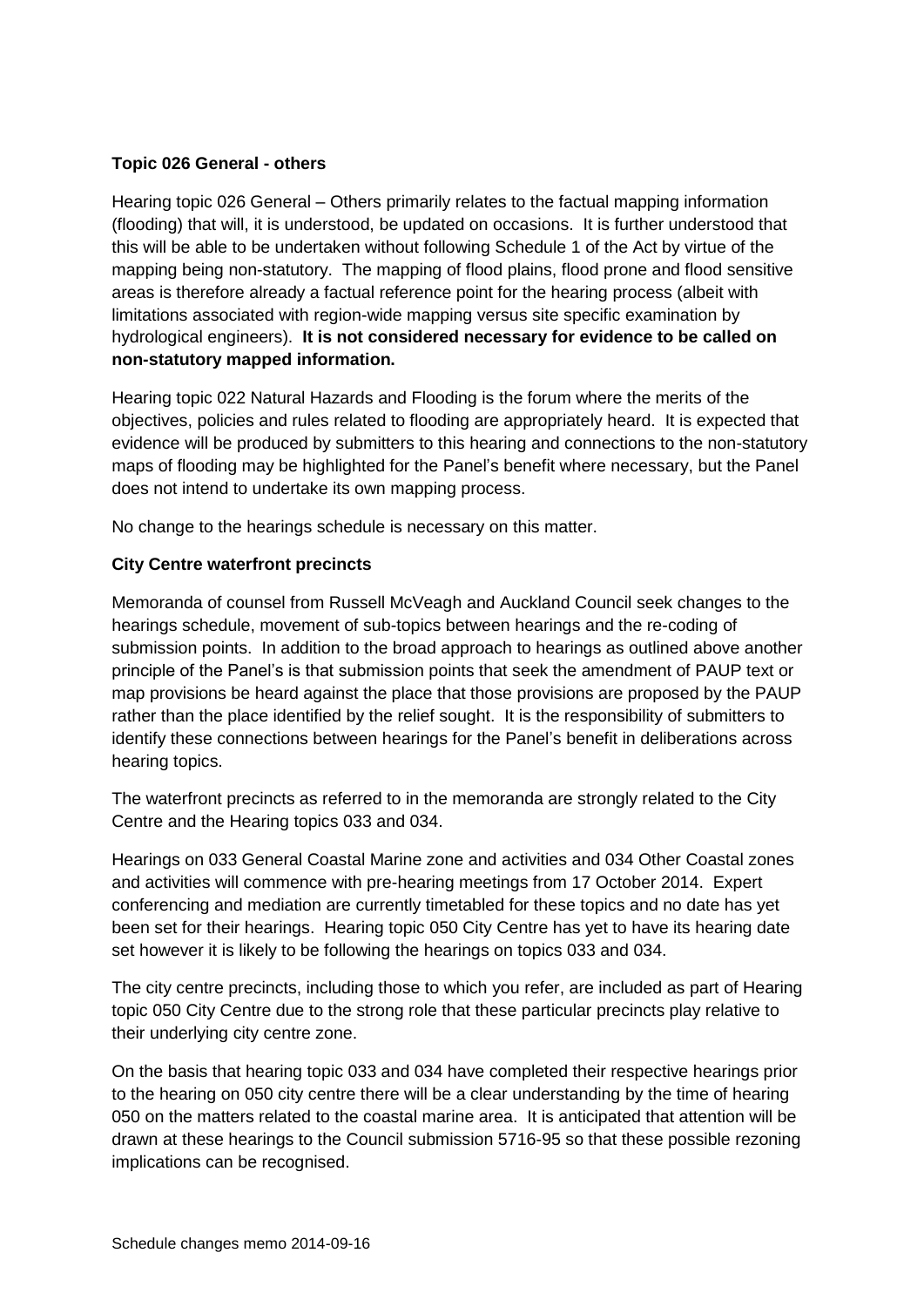Any submissions to 5716-95 together with any further submissions to these points will be considered as part of Hearing topic 050 City Centre (city centre rezoning sub topic). Should the Panel agree to the relief sought in 5716-95 then any consequential further deliberations on Hearing topics 033, 034 can occur to ensure the integration of recommendations.

Given the relationship of the Waitemata Navigation Channel precincts to the general coastal marine zone, the Panel accepts the movement of this sub-topic from 050 city centre to 033 General Coastal Marine Zone.

All other matters raised related to connections between these hearing topics are able to be addressed through evidence and the ability of the Panel to carry over deliberations both forwards and backwards between hearings.

#### **Hearing topics 012 RPS Economic Matters and 013 RPS Urban Growth**

The Panel understands that the PAUP has been drafted to be consistent with Change 6 to the Auckland Regional Policy Statement. It is further understood that submissions by Council and the parties named within the memorandum from Ellis Gould dated 2 September 2014 are also broadly consistent with Change 6. The Panel endorses these parties commencing direct discussions now ahead of prehearing meetings on these topics. The Panel also endorse the inclusion of additional parties (as referenced in paragraph 13(f) of the Ellis Gould memorandum) such as AMP, DNZ and NZRPS in these direct discussions.

At this point it should be noted that Hearing topic 012 originally included sub-topic 27.4.1 B.2.1 Commercial and Industrial Growth (now a sub-topic within 013). Accordingly hearing topic 012 will be renamed Significant Infrastructure, Energy and Transport to better reflect hearing subject matter.

On the basis that significant opportunities exist to resolve matters on hearing topic 013 the Panel is happy to consider the provision of mediation following expert conferencing on this topic. The provisional hearings schedule will be updated now and confirmation of this will occur at the prehearing meeting for Hearing topic 013. This will require the bringing forward the expert conferencing into the week of 3 November 2014 to enable mediation to be set down for the week of  $10<sup>th</sup>$  November 2014. The hearing dates for RPS urban growth will remain unchanged on 15-19 December 2014. No expert conferencing or mediation is considered necessary at this point on Hearing topic 012 Economic Matters (now to be renamed as Significant Infrastructure, Energy and Transport).

#### **Topic 045 Airport**

The Panel agree that there are structural dependencies between the Airport Zone and a number of designation sub-topics currently within Hearing topic 074 Designations, these are;

- 09 Designation 9.15 Minister of Defence
- 09 Designation 9.4 Ardmore Airport Limited
- 09 Designation 9.6 Auckland International Airport Limited

The above sub-topics will now be included within hearing topic 045. On the matter of timing for this hearing topic, the Panel accepts that a delay in the programme is warranted in order